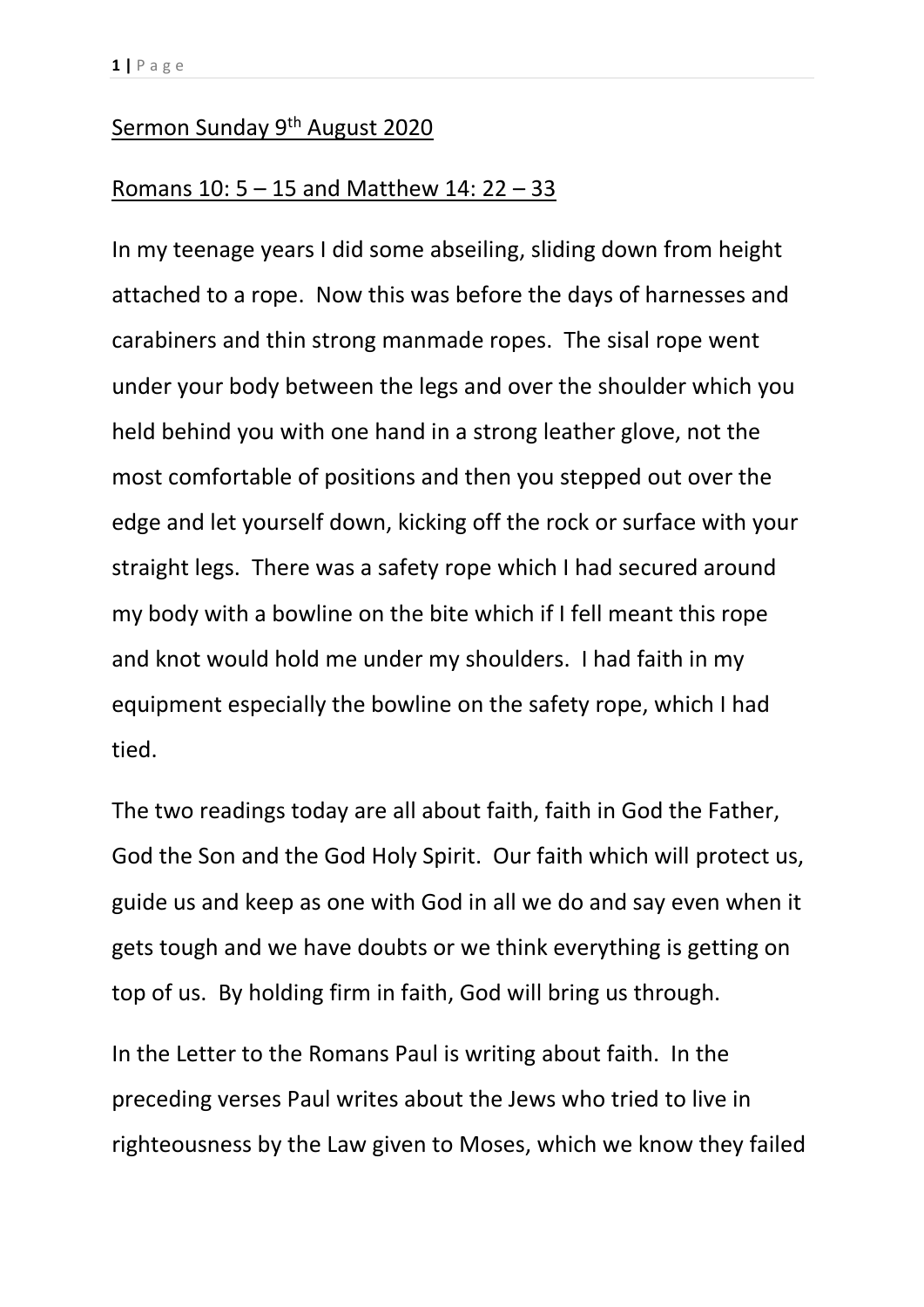to do so many times. Paul tells us that in Deuteronomy Chapter 30 verse 14 Moses told the Jews 'the word is near you on your lips and in your heart.' Yet they still ignored it and used the Law for their own purposes and interpretation. I think put simply many did not have faith, faith in God. Paul tells us the 'word' in Deuteronomy means 'the word of faith that we proclaim.' It is this faith through Jesus which Paul is explaining to the Romans to hold onto and it is a faith for all; verse 11 'there is no distinction between Jew and Greek; the same Lord is lord of all and is generous to all who call upon Him.' At times of emergencies it is a recorded fact that people seek God to help them; they reach out to God and seek help. This is a step to faith and I wonder how many keep this faith when the emergency passes. We know, as those people do, that God is always there and we can call upon Him. We grow in faith throughout our earthly lives, it is not something which we just acquire, it has to nurtured. I said earlier that there are times when we have doubt and our faith may falter, I know I have experienced this in my lifetime especially in times of serious family illness. However, when I have come through these difficult periods in my life, I know my faith is stronger; why, because I know God has always been with me, there for me supporting me and my family. Paul sums faith up very succinctly for me in verse 13 'Everyone who calls on the name of the Lord shall be saved.' Saved through faith! It is our role not only to grow our own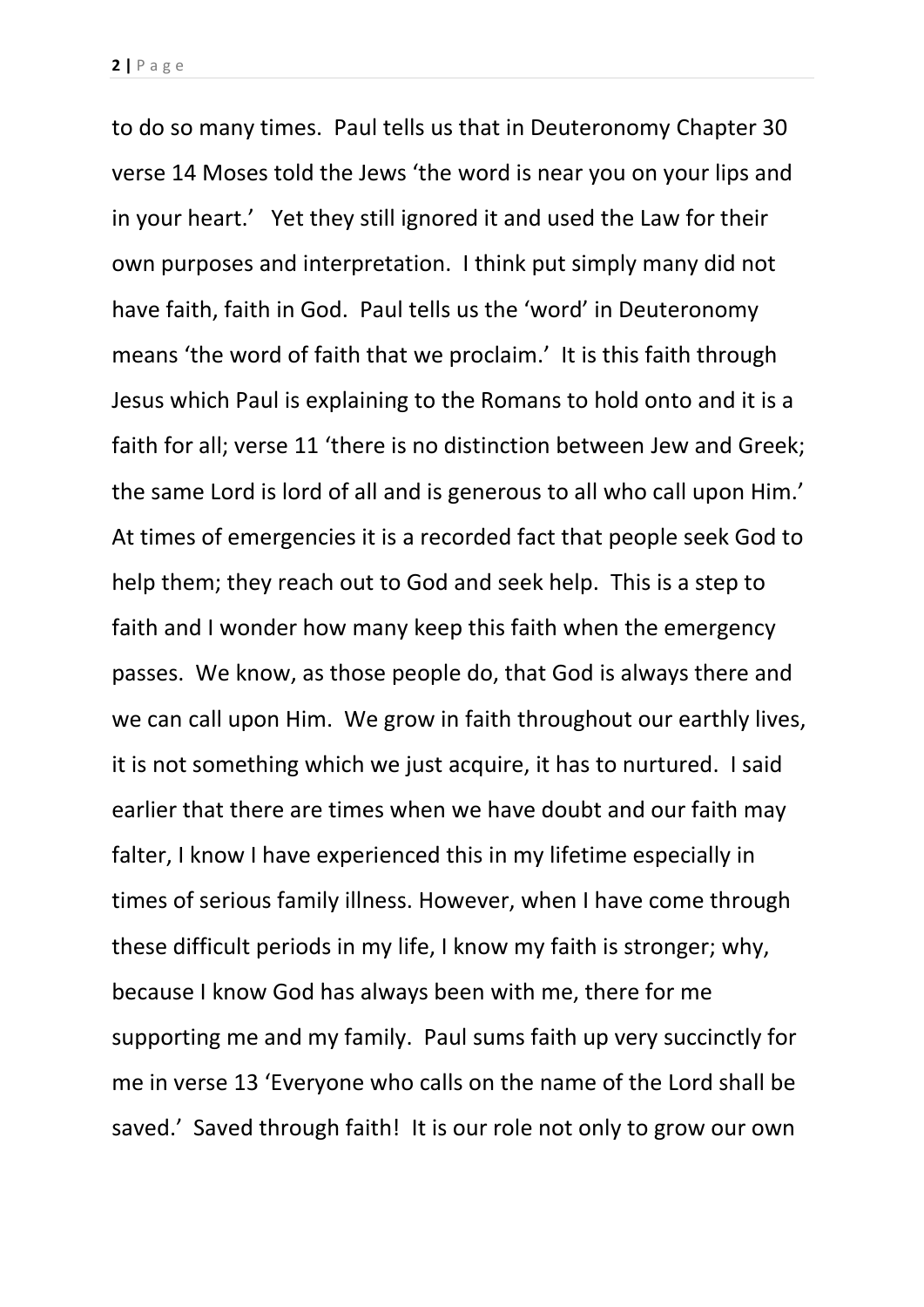faith but to spread the word of faith to all we meet, all we do and all we say, just as Paul was telling the Romans in his letter.

In the Gospel Reading there are two elements for me, the first being in verse 23. Jesus after the feeding of the 5,000 sought solitude, as He did on many occasions, to spend time with God in prayer. Jesus made room in His busy schedule for prayer, do you? If you develop the discipline of spending time alone with God it will help you to grow in faith. Yes, I know you live a busy life and there is always something to do but please seek this time alone with God, first thing in the morning or last thing at night, it does not matter when please just do so.

The second element is walking on water and Peters reaction to Jesus walking on the water. This is not Peter testing Jesus and in fact in chapter 4 verse 7 we are told not to do this 'Do not put the Lord your God to the test.' Peter saw Jesus and reacted in faith by stepping onto the water; he did not show fear like the other disciples in the boat tossed about by the storm. All the time Peter focused on Jesus he could walk on the storm-tossed waters; when he suddenly realised what he was doing his faith faltered and he began to sink. However, Jesus saved him in this tough situation. We may not be able to walk on water but in those tough situations or circumstances in our own lives, which we will inevitably have to face or walk through if we do not look towards Jesus we too can falter or despair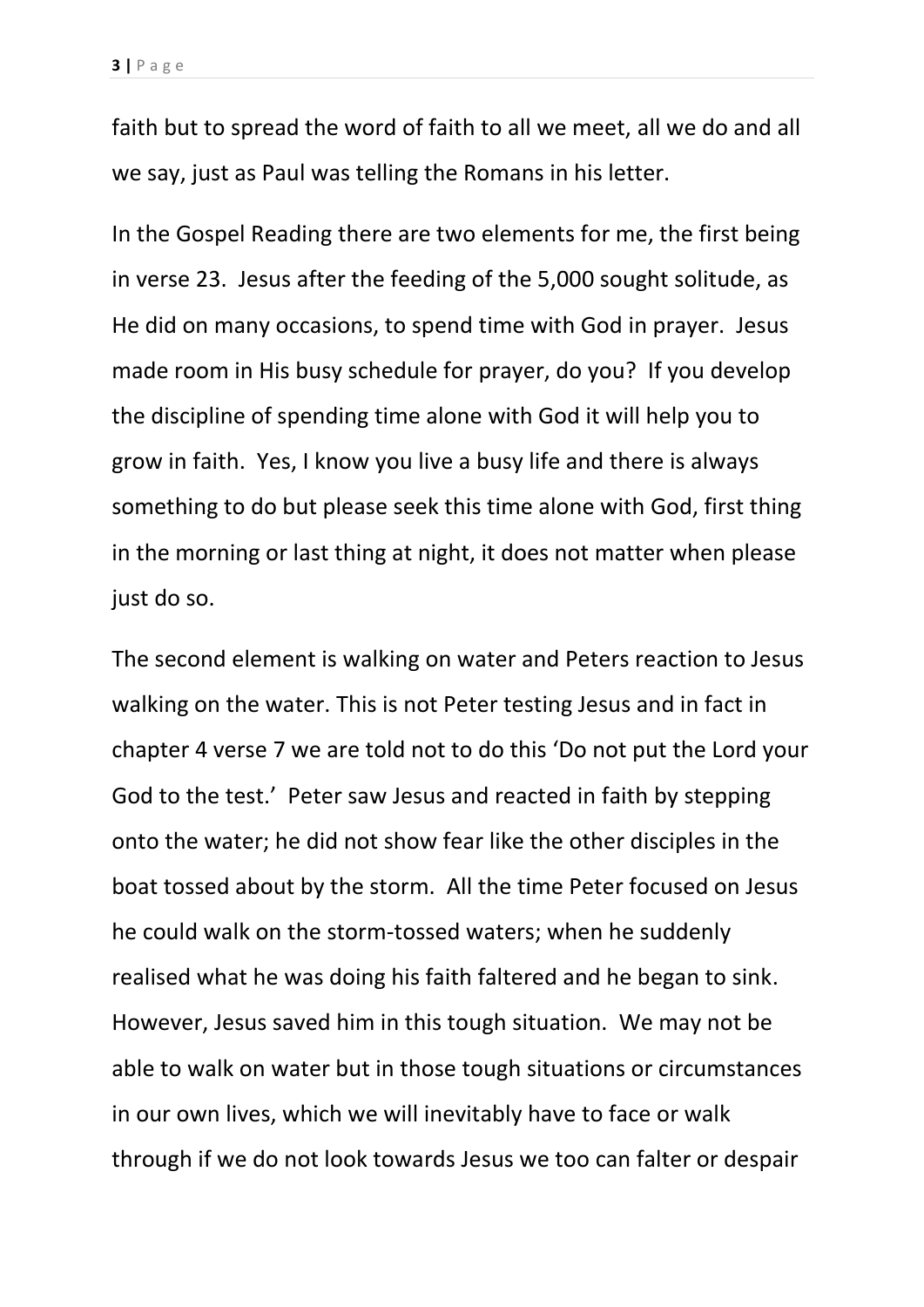or sink. We need at such times to keep our eyes and thoughts on Jesus to maintain our faith. By doing so I have found my faith is stronger, why because I know Jesus and God are always there for me.

Through faith comes forgiveness from God or is it the other way round? I personally don't think it matters but it is something we must never forget. When we ignore God, it is we who shut God out, not God shutting us out. People come to God to seek faith and forgiveness at all different ages and after very different circumstances in their lives or upbringings. In this time of 'black lives matter' I often wonder how many of the people being pilloried now sought forgiveness from God for what they had done, later in their lives or put more simply regretted what they had done in their earlier lives. I am constantly brought back to the example of J. Newton, a captain of a slave trader ship who saw the error of his ways and sought forgiveness. Newton wrote the hymn Amazing Grace when he gave up the slave trade; I am always choked by the words 'Amazing grace, How, sweet the sound that saved a poor wretch like me. I once was lost but now am found, was blind but now I see.'

If we confess our sins to God and truly seek forgiveness and change the way we live we will receive forgiveness and our faith will grow and be strengthened. It is never too late!